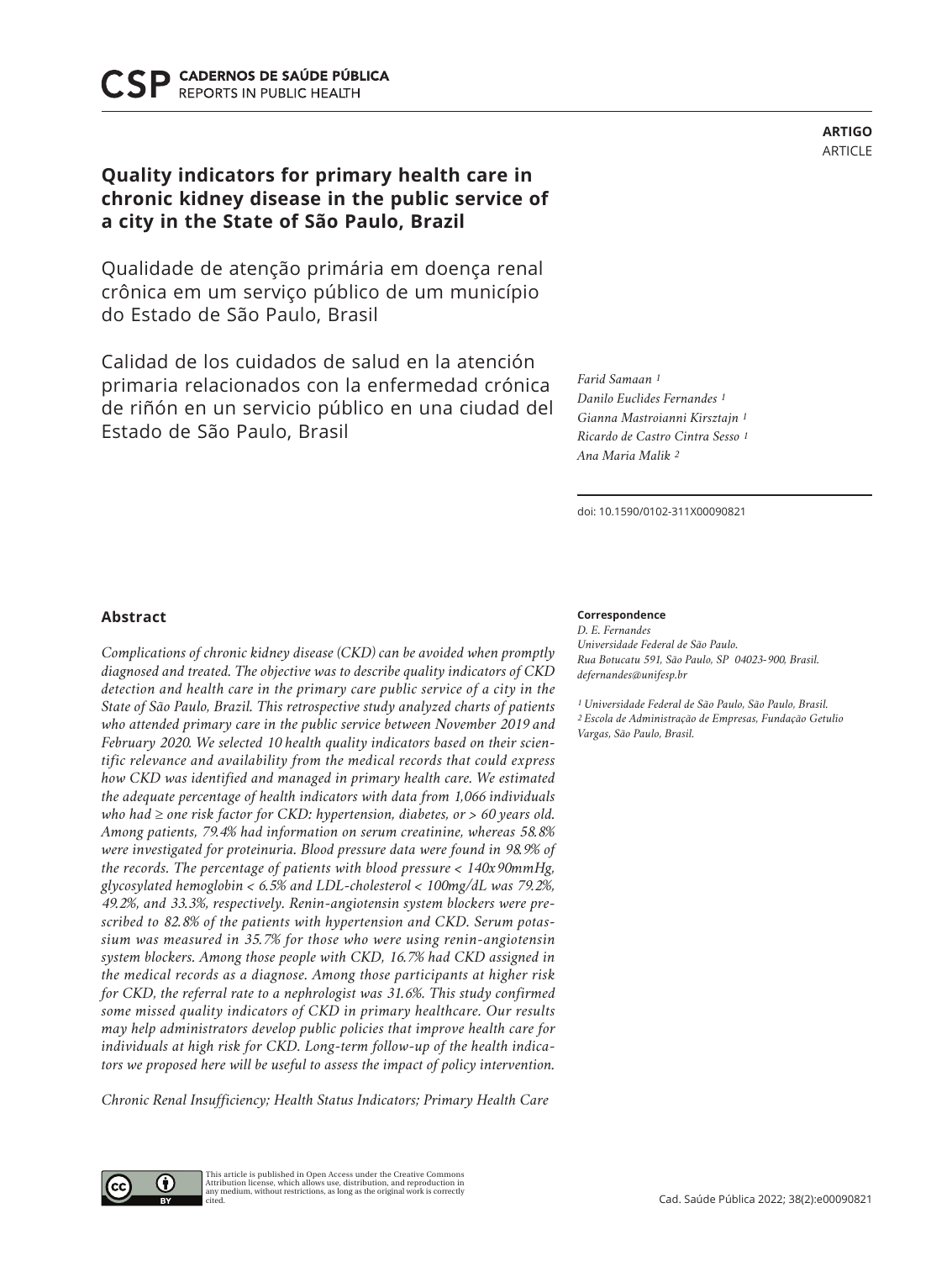# **Introduction**

Chronic kidney disease (CKD) affects approximately 10% of adults and concerns the public health system worldwide 1,2. Obesity, hypertension, and diabetes account for the main reasons why CKD has become more prevalent recently 3. A report from the World Health Organization (WHO) defined kidney disorders as the most neglected non-communicable diseases of the world 4.

Diagnosing CKD is simple and cheap, indeed, and screening for CKD is highly cost-effective as its risk factors and natural course are widely known 5. Even though CKD remains asymptomatic for a long time, once CKD is diagnosed poor outcomes can be delayed or avoided 5. However, only 10% of the patients who were in the initial stages of CKD know they have kidney disorders and only 16-30% of the health care professionals can recognize a pre-dialytic CKD 6.

In 2014, the Brazilian Ministry of Health published the *Clinical Guidelines for Chronic Kidney Disease Healthcare* 7. This document describes the role of the primary care in identifying people at high risk for CKD and in managing the initial stages of the disease, which aims to delay or preventing CKD from evolving into end-stage renal disease and dialysis. Previous international studies showed that treating CKD in primary care is not suitable 8,9. Moreover, relevant research in this field showed that some health indicators could be used to appraise health services in CKD 10.

The Brazilian Ministry of Health supports that states and cities decide which health indicators – among the ones the Brazilian Ministry of Health suggests – better fit their local problems 11. Therefore, this study aimed to describe quality indicators of CKD detection and healthcare in the primary care public service of a city in the State of São Paulo, Brazil.

# **Material and methods**

## **Healthcare indicators selection**

We revised the healthcare quality indicators for CKD identification and pre-dialytic CKD managing on PubMed, Google Scholar, and EBSCO (Business Source Complete) from October to December 2019. The descriptors we used were "chronic kidney disease", "quality indicators", "performance measures", and "key performance indicators". We selected the indicators that met the following criteria: (1) identification or management of CKD in primary care; (2) stronger evidence of their association with renal and non-renal endpoints (CKD progression, renal replacement therapy incidence, cardiovascular outcomes, hospitalization, and death) 8,9,10,12; (3) feasibility of recovering such information from the patients' medical records. We excluded the health indicators associated with anemia treatment, bone and mineral disorder, and metabolic acidosis because they are included in the secondary health care 7. We also excluded missing indicators in the medical records, such as the percentage of patients with CKD and inappropriate prescription of nonsteroidal anti-inflammatory drugs, and the vaccination rate for influenza, pneumococcus, and hepatitis B virus in patients with CKD. The final list of health indicators is shown in Box 1.

## **Study design, setting and population**

This is a retrospective study. All the data showed here were obtained from the patients' medical records. The appointments evaluated occurred between November 2019 and February 2020, and data were collected between July 8th, 2020, and October 21st, 2021.

We included patients who had  $\geq 1$  risk factor for CKD: hypertension, diabetes, or  $> 60$  years old 13. We excluded the individuals who were younger than 18 years old, adults with no information on hypertension or diabetes on their medical records, and follow-up < 12 months. We analyzed medical records from all 10 basic health units (UBS) from Santana do Parnaíba city, a metropolitan area of São Paulo with 138,132 inhabitants (12.02% ≥ 60 years old, per capita income of BRL 1,507.55, and human development index of 0.814 14). The mean number of public primary care appointments was 3.14/inhabitant, and private healthcare coverage was 40.5% in 2017 15. Santana do Parnaíba public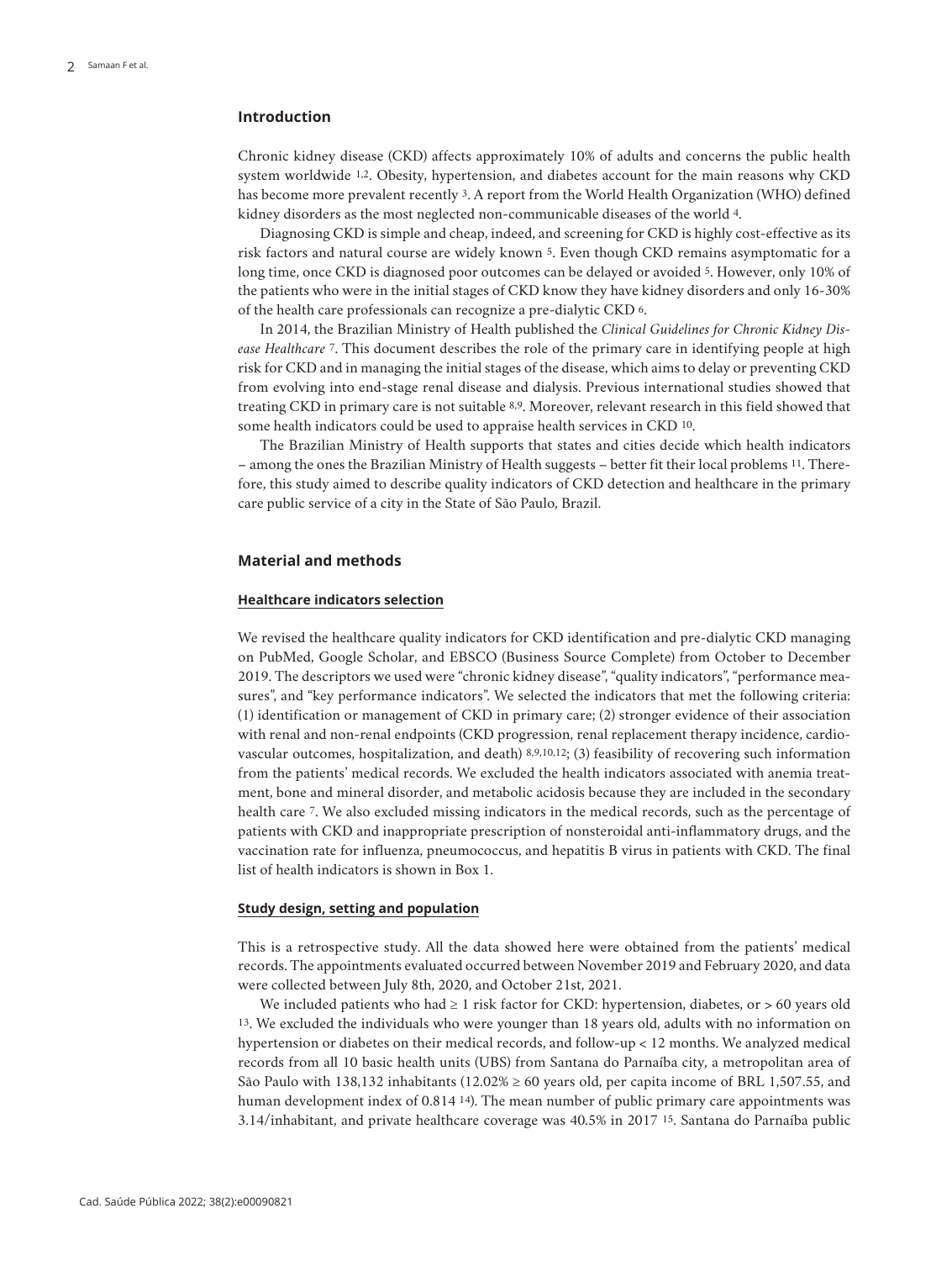#### **Box 1**

#### Selected healthcare quality indicators 8,9,10,12.

| <b>DESCRIPTION</b>                                                                                        |  |  |  |  |
|-----------------------------------------------------------------------------------------------------------|--|--|--|--|
| The percentage of patients with blood pressure recorded in the previous 12 months                         |  |  |  |  |
| The percentage of patients with serum creatinine recorded in the previous 12 months                       |  |  |  |  |
| The percentage of patients with a test for proteinuria recorded in the previous 12 months                 |  |  |  |  |
| The percentage of patients with arterial hypertension and blood pressure < 140x90mmHg                     |  |  |  |  |
| The percentage of patients with diabetes mellitus and $HbA1c < 6.5%$                                      |  |  |  |  |
| The percentage of patients with dyslipidemia and LDL-cholesterol < 100mg/dL                               |  |  |  |  |
| The percentage of patients with CKD that were identified                                                  |  |  |  |  |
| The percentage of patients with CKD correctly referred to a nephrologist                                  |  |  |  |  |
| The percentage of patients with CKD and arterial hypertension that were prescribed an ACE-I or ARB        |  |  |  |  |
| The percentage of patients receiving ACE-I or ARB with serum potassium recorded in the previous 12 months |  |  |  |  |

ACE-I: angiotensin-converting enzyme inhibitor; ARB: angiotensin-receptor blocker; CKD: chronic kidney disease; HbA1c: glycosylated hemoglobin; LDL: low-density lipoprotein.

health system also has a secondary healthcare clinic where a nephrologist is available 12 hours a week. In 2019, this nephrologist performed 1.295 medical appointments.

# **Extracted data and variables definitions**

We collected information on age, gender, ethnicity, and chronic diseases (hypertension, diabetes, dyslipidemia, heart failure, coronary insufficiency, stroke, and CKD). Besides being explicitly described in the records, additional definitions were adopted for identification of the diseases, as follows: (1) anti-hypertensive drugs use for hypertension; (2) oral anti-diabetics or insulin use for diabetes; (3) statins or fibrates use for dyslipidemia according to U.S. National Cholesterol Education Program (NCEP) 16; (4) angina pectoris, acute myocardial infarction, coronary stent surgery, or myocardial revascularization defined coronary insufficiency; and (5) estimated glomerular filtration ratio (eGFR) < 60mL/min/1.73m2 or proteinuria defined CKD according to Kidney Disease Outcomes Quality Initiative (KDOQI) 17,18.

If the blood pressure was described, we used the last three measures to estimate the mean blood pressure we show in this study. We looked for information on the two anti-hypertensive drugs that are freely provided by the Brazilian Unified National Health System (SUS) and undoubtedly slow CKD progression: the renin-angiotensin system (RAS) blockers, the angiotensin-receptor blockers (ARBs), and the angiotensin-converting enzyme inhibitor (ACEs).

The laboratory results we collected were serum creatinine, LDL-cholesterol, potassium, glycosylated hemoglobin, and proteinuria. We defined blood pressure < 140x90mmHg, glycosylated hemoglobin (HbA1c) < 6.5% and LDL-cholesterol < 100mg/dL as targets for considering controlled hypertension, diabetes, and dyslipidemia, respectively 7,10,17,18. We estimated the eGFR using CKD-EPI (Chronic Kidney Disease Epidemiology Collaboration) equation 18.

Identification of CKD was defined if one of the following terms were observed in the medical records: "CKD", "chronic kidney disease", "renal failure", and "renal insufficiency". We considered that the patients were correctly referred to a nephrologist if some of these criteria were met: severe proteinuria regardless of CKD stage, CKD stages 4 or 5 regardless of proteinuria, or CKD stage 3b with mild proteinuria, according to the Brazilian Ministry of Health's or the KDIGO's recommendations 7,13. We classified CKD into five stages according to the current guidelines: stage 1 (eGFR  $\geq$  90mL/ min/1.73m2 and any level of proteinuria), stage 2 (eGFR between 60-89mL/min/1.73m2 and any level of proteinuria), stage 3a (eGFR between 45-59mL/min/1.73m2), stage 3b (eGFR between 30-44mL/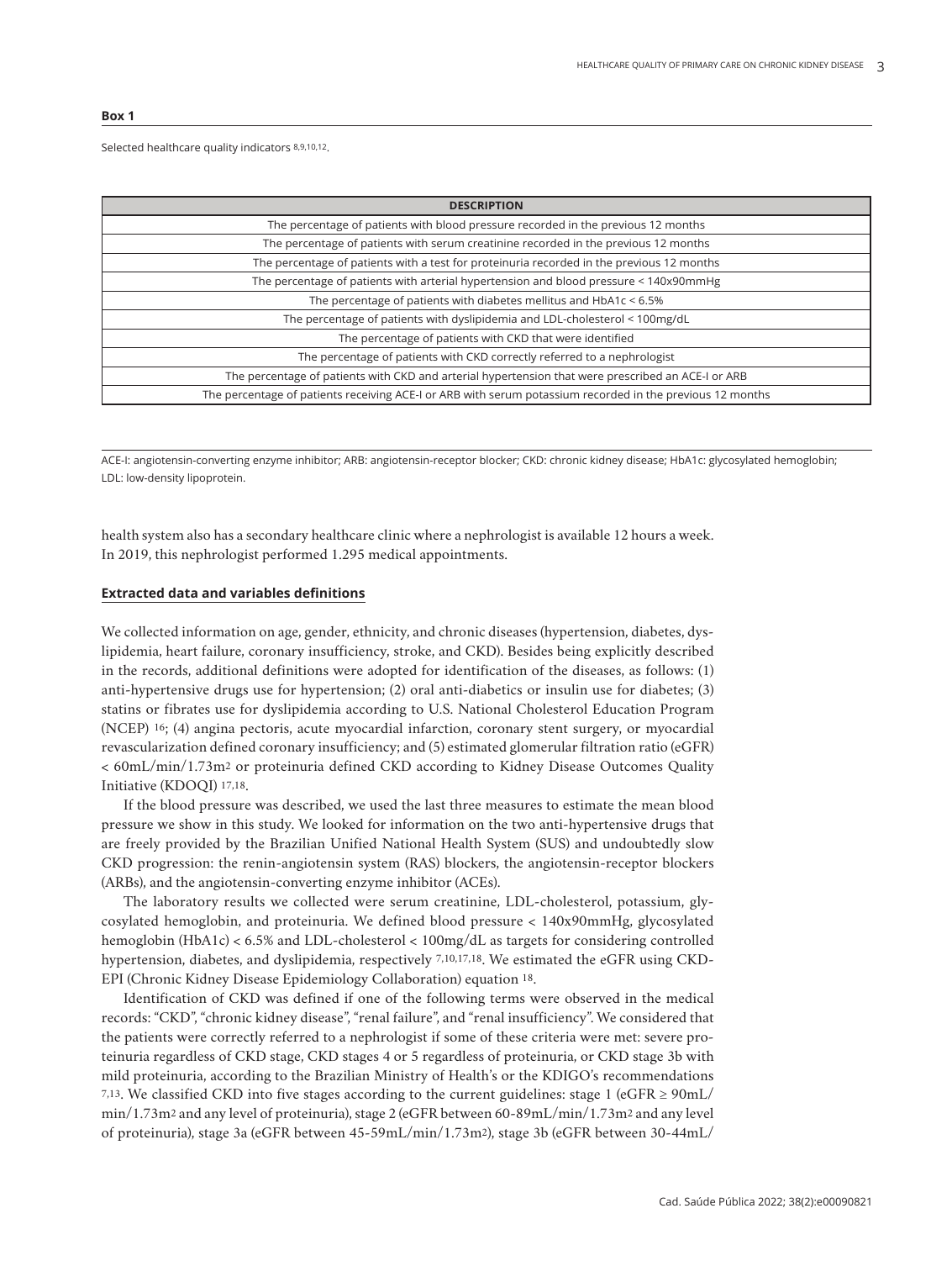min/1.73m2), stage 4 (eGFR between 15-29mL/min/1.73m2), and stage 5 (eGFR < 15mL/min/1.73m2) 13,17. The methods for measuring proteinuria were urinalysis, albumin-to-creatinine ratio (ACR), 24h-albuminuria, and 24h-proteinuria. We categorized proteinuria into: (1) absent of mild (urinalysis  $< 1+ACR < 30mg/g$ , 24h-albuminuria < 30mg, or 24h-proteinuria < 150mg); (2) moderate (urinalysis = 1+, ACR between 30-300mg/g, 24h-albuminuria between 30-300mg, or 24h-proteinuria between 150-1,000mg); and (3) severe (urinalysis = 2+ or 3+, ACR >  $300 \text{mg/g}$ , 24h-albuminuria >  $300 \text{mg}$ , or 24h-proteinuria >  $1,000$ mg)  $13$ .

### **Sample size and statistical analysis**

We estimated our sample size based on previous data that described the investigation rate of serum creatinine and proteinuria (70% and 20%, respectively) 8,9,12,19,20, blood pressure (50%) 21,22, and diagnosing CKD (10-27%) 23,24,25,26,27,28,29. We set a 95% confidence interval, with an error of 20%, which led us to a minimal sample of 857 patients. The number of medical records evaluated for inclusion was 2,450. After applying the inclusion criteria, we selected 1,066 patients, being 107 to 152 from the bigger UBS (Álvaro Ribeiro, Fazendinha, São Pedro, Parque Santana, and Colinas) and 45 to 95 from the smaller ones (Limério, Jaguari, Ingaí, Cururuquara, and Alphaville). Figure 1 shows our enrollment flow chart.

We used the SPSS software, version 18 (https://www.ibm.com/), to analyze our data. The categorical variables were described in frequencies and compared by chi-square test. The numerical variables were shown in median and interquartile, given their non-normal distribution. The indicators' performances are shown in percentages.

Our protocol was approved by the Research Ethical Committee of Federal University of São Paulo (document n. 4.055.532), and it was performed according to the *Declaration of Helsinki* and *Resolution n. 466/2012* of the Brazilian National Healtth Council.

# **Results**

Altogether (n = 1,066), our sample was mostly of women (61.5%) whose mean age was 61.2 years old. Hypertension was found in 77.3% of our sample, while diabetes was found in 43.3%. The main comorbidities were dyslipidemia (45.9%), CKD (12.9%), and heart failure (2.4%) (Table 1). The CKD prevalence among the hypertensive, diabetic, and > 60 years old reached 14.1%, 15.7%, and 18%, respectively. Compared to individuals without CKD, the ones with CKD were mostly male (73.9%

#### **Figure 1**

Enrollment flow diagram.

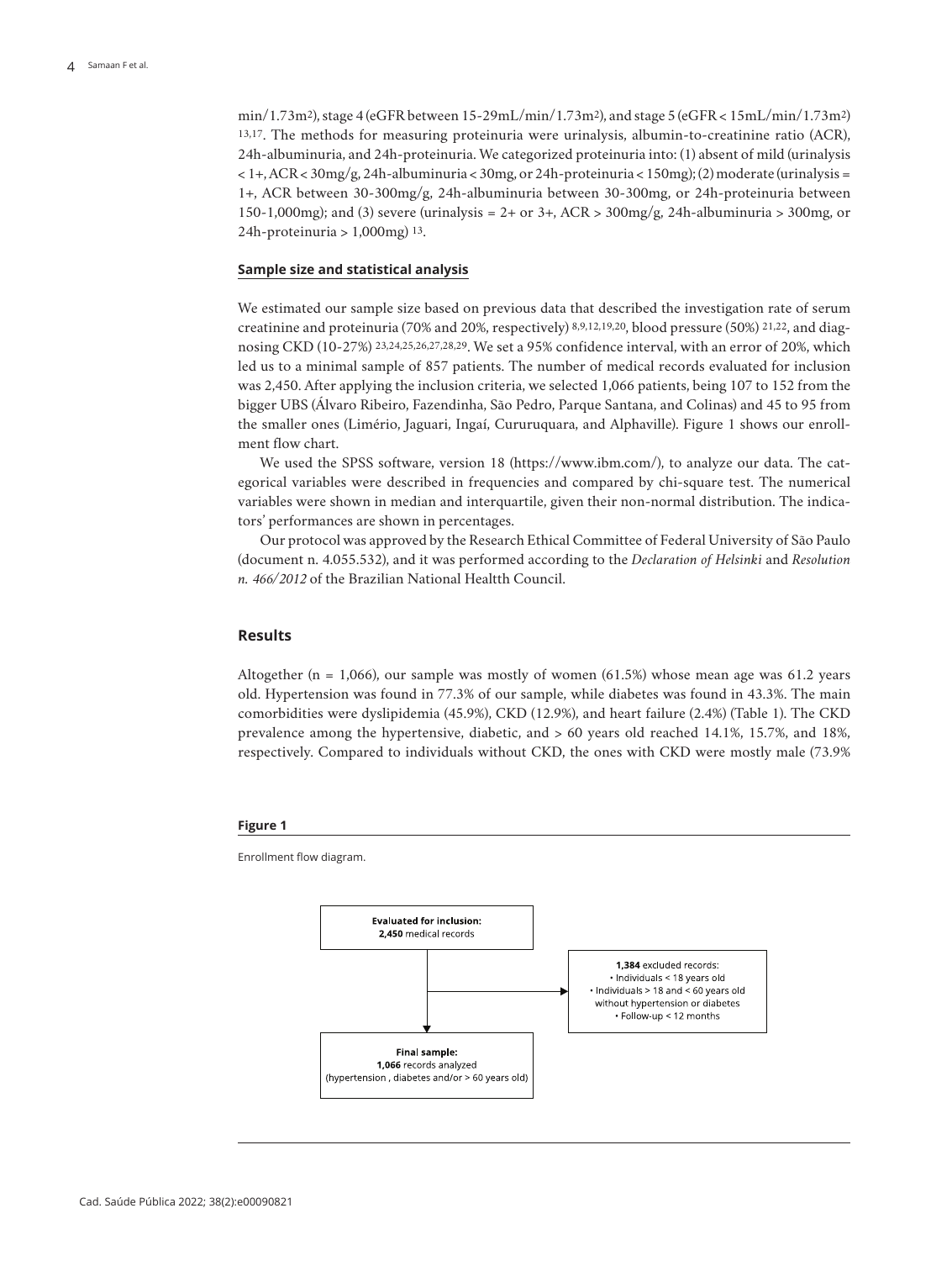#### **Table 1**

Sample characteristics (N = 1,066).

| Demographic characteristic                    | n (%)             |
|-----------------------------------------------|-------------------|
| Age (years) [mean (SD)]                       | 61.2 (51.8-67.8)  |
| Male sex                                      | 421 (39.5)        |
| White                                         | 434 (40.7)        |
| Risk factors for CKD                          |                   |
| Hypertension                                  | 824 (77.3)        |
| <b>Diabetes</b>                               | 464 (43.5)        |
| Hypertension, non-diabetic                    | 483 (45.3)        |
| Diabetes, non-hypertensive                    | 123 (11.5)        |
| Older adults, non-hypertensive, non-diabetic  | 115 (10.8)        |
| Comorbidities                                 |                   |
| Dyslipidemia                                  | 489 (45.9)        |
| <b>CKD</b>                                    | 137 (12.9)        |
| Heart failure                                 | 26(2.4)           |
| Coronary insufficiency                        | 24(2.3)           |
| Stroke                                        | 17(1.6)           |
| Clinical data                                 |                   |
| Systolic blood pressure (mmHg) [mean (SD)]    | 127 (117-137)     |
| Diastolic blood pressure (mmHg) [mean (SD)]   | 73 (80-85)        |
| Serum creatinine (mg/dL) [mean (SD)]          | $0.76(0.84-1.00)$ |
| eGFR (mL/min/1.73m <sup>2</sup> ) [mean (SD)] | 69.9 (82.2-3.5)   |
| Glycosylated hemoglobin (%) [mean (SD)]       | $5.6(6.0-6.7)$    |
| LDL-cholesterol (mg/dL) [mean (SD)]           | 93 (116-141)      |
| Follow-up (years) [mean (SD)]                 | $3(2.6-3.6)$      |

CKD: chronic kidney disease; eGFR: estimated glomerular filtration ratio; LDL: low-density lipoprotein; SD: standard deviation.

vs. 38.7%, p = 0.001), with hypertension (95.7% vs. 76.9%, p = 0.04), dyslipidemia (69.6% vs. 45.3%,  $p = 0.03$ ), coronary disease (13% vs. 2%,  $p = 0.01$ ) and gout (13% vs. 3.1%,  $p = 0.04$ ). No significant difference between the groups regarding ethnicity, smoking status, obesity, diabetes, heart failure, stroke history, and nephrolithiasis was found.

We found information on blood pressure measurement in 98.7% of the records. Among diabetic patients, 81.5% of them had their glycosylated hemoglobin registered in the medical records. LDL-cholesterol was described in 87.7% of the patients with dyslipidemia. Serum creatinine and proteinuria were found, respectively, in 79.4% and 58.8% of the records. Regarding serum creatinine measurements, the diabetic patients overcame the hypertensive ones  $(84.6\%$  vs. 76%, p = 0.04). Proteinuria investigation was similar among those with diabetes and hypertension (62.6% vs. 57.4%,  $p =$ 0.34). ACR, 24h-albuminuria or 24h-proteinuria was found in 16.2% and 9.1% of the patients with diabetes and hypertension, respectively ( $p = 0.01$ ). Blood pressure was adequately managed in 79.2% of the patients, as well as diabetes (49.2%) and dyslipidemia (33.3%). RAS blockers were prescribed to 82.8% of the patients who had both diabetes and hypertension, and 35.7% were investigated for serum potassium. Among those with CKD (n = 137), 16.8% had their diagnosis written down on the record. Among the 19 patients (13.9%) who met the criteria for a nephrologist referral, 6 (31.6%) reached this specialist, eventually. The healthcare performance indicators are summed up in Table 2.

We classified the patients who were investigated for their serum creatinine and proteinuria ( $n =$ 611) into the risk map for CKD. We found 83.9% (n = 513) of them at low risk,  $10.6\%$  (n = 65) at moderate risk,  $3.6\%$  (n = 22) at high risk, and  $1.8\%$  (n = 11) at very high risk (Table 3).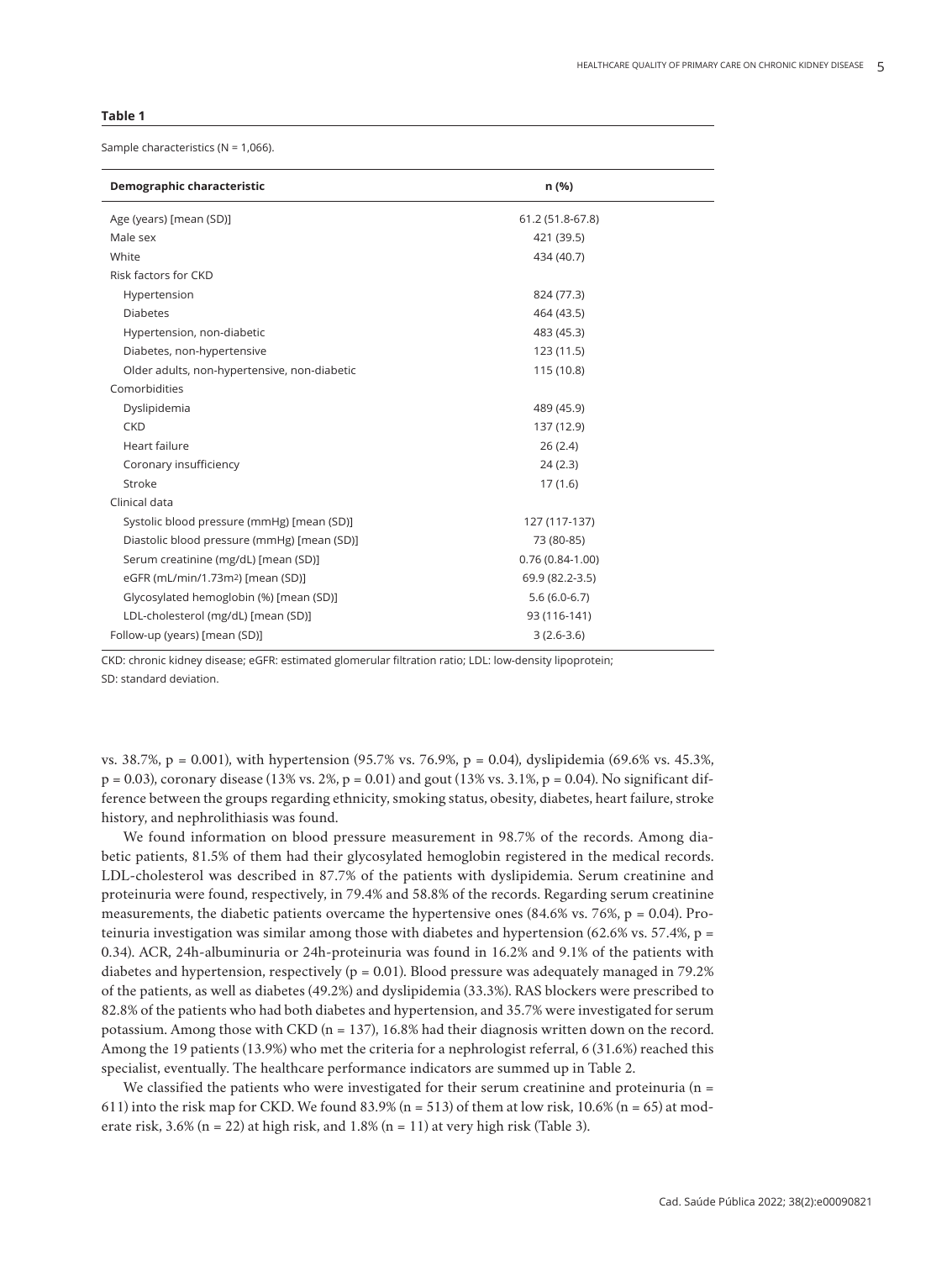# **Table 2**

Healthcare performance indicators.

| <b>Indicator</b>                                                                             | <b>Numerator</b> | Denominator | $\frac{0}{0}$ |  |
|----------------------------------------------------------------------------------------------|------------------|-------------|---------------|--|
| Patients with blood pressure recorded in the previous 12 months                              | 1,054            | 1,066       | 98.9          |  |
| Patients with serum creatinine recorded in the previous 12 months                            |                  |             |               |  |
| Total                                                                                        | 846              | 1.066       | 79.4          |  |
| Hypertensive, non-diabetic                                                                   | 367              | 483         | 76.0          |  |
| Diabetic, non-hypertensive                                                                   | 104              | 123         | 84.6          |  |
| Older adults, non-hypertensive, non-diabetic                                                 | 93               | 115         | 80.9          |  |
| Patients with a test for proteinuria recorded in the previous 12 months                      |                  |             |               |  |
| Total                                                                                        | 627              | 1,066       | 58.8          |  |
| Hypertensive, non-diabetic                                                                   | 277              | 483         | 57.4          |  |
| Diabetic, non-hypertensive                                                                   | 77               | 123         | 62.6          |  |
| Older adults, non-hypertensive, non-diabetic                                                 | 72               | 115         | 62.6          |  |
| Hypertensive patients with blood pressure < 140x90mmHg                                       | 647              | 817         | 79.2          |  |
| Diabetic patients with HbA1c < 6.5%                                                          | 186              | 378         | 49.2          |  |
| Dyslipidemia patients with LDL-cholesterol < 100mg/dL                                        | 138              | 415         | 33.3          |  |
| Patients with CKD that were identified                                                       | 23               | 137         | 16.8          |  |
| Patients who were referred to a nephrologist                                                 | 6                | 19          | 31.6          |  |
| Patients with CKD and hypertension who were taking renin-angiotensin system blockers, unless | 96               | 116         | 82.8          |  |
| contraindicated                                                                              |                  |             |               |  |
| Patients who were taking renin-angiotensin system blockers who had their serum potassium     | 248              | 694         | 35.7          |  |
| measured within the last 12 months                                                           |                  |             |               |  |

CKD: chronic kidney disease; HbA1c: glycosylated hemoglobin; LDL: low-density lipoprotein.

## **Table 3**

Patients distribution according to risk categories for chronic kidney disease (CKD) outcomes (n = 611 \*).

| <b>CKD stages</b> | eGFR      | Proteinuria    |                 |             |  |
|-------------------|-----------|----------------|-----------------|-------------|--|
|                   | (mL/min)  | Absent/Mild    | <b>Moderate</b> | Severe      |  |
|                   | $\geq 90$ | $194(31.8)$ ** | $9(1.5)$ ***    | $3(0.5)$ #  |  |
| 2                 | 60-89     | $319(52.2)$ ** | $11(1.8)$ ***   | $3(0.5)$ #  |  |
| 3a                | 45-59     | $45(7.4)$ ***  | $5(0.8)$ #      | $3(0.5)$ ## |  |
| 3b                | $30 - 44$ | $11(1.8)$ #    | $2(0.3)$ ##     | $1(0.2)$ ## |  |
| $\overline{4}$    | 15-29     | $3(0.5)$ ##    | $2(0.3)$ ##     | $0(0)$ ##   |  |
| 5                 | < 15      | $0(0)$ ##      | $0(0)$ ##       | $0(0)$ ##   |  |

eGFR: estimated glomerular filtration ratio.

\* 611 patients were investigated for serum creatinine and proteinuria;

\*\* Low risk: n = 513; 83.9%;

\*\*\* Moderate risk: n = 65; 10.5%;

# High risk: n = 22; 3.6%;

## Very high risk: n = 11; 1.8%.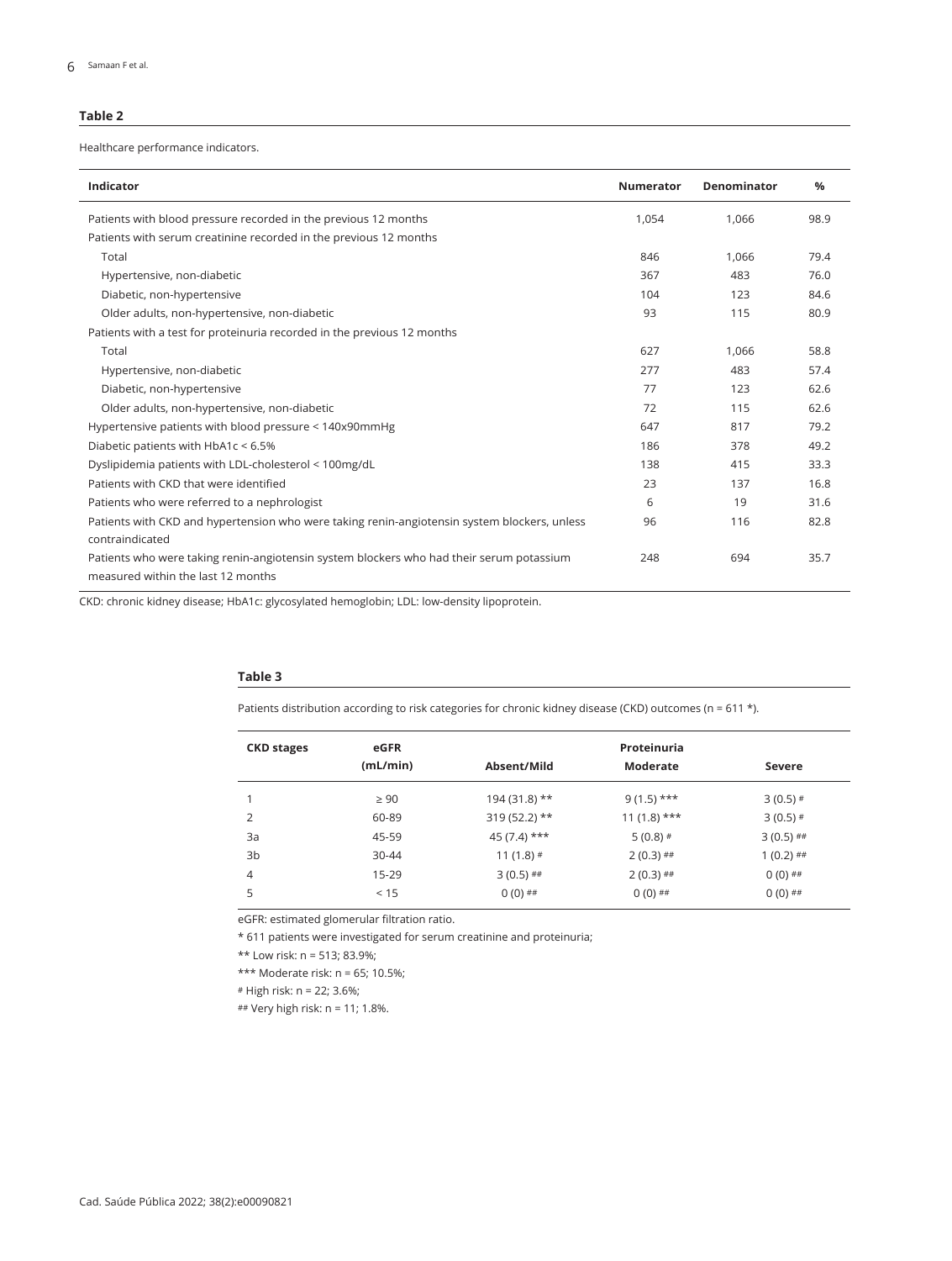# **Discussion**

This study showed that healthcare performance indicators could demonstrate how CKD has been managed in the public health system of a city in the State of São Paulo. Up to 20-50% of the individuals – who were at high risk – were not screened for CKD with serum creatinine and proteinuria. Except hypertension, no other comorbidity reached the targets to be considered under control.

For those at risk for CKD, screening for kidney disorders by serum creatinine varied from 32% to 73.5% in previous reports. Proteinuria investigation (no method mentioned) was described in 2.5% to 40% of the hypertensive, diabetic and/or older patients 8,9,10,12,19,20. Similarly, our results show that healthcare professionals still poorly understand the role of proteinuria over the serum creatinine investigation among those at high risk for CKD. KDIGO recommends screening non-diabetic patients for CKD executing urinalysis or P/C in a random urine sample. Those with diabetes need to be screened for CKD by a random urine sample albuminuria 13. In 2016, Medicare disclosed that the albuminuria investigation rate reached 40% (diabetic patients) and 18% (hypertensive patients) 20. Our results show that, even among diabetic patients, the albuminuria investigation was extremely infrequent, which reinforces that further medical training programs should approach methods of screening for CKD.

The rate at which CKD is acknowledged varies between 12-38% in international reports, and it increases as the disease becomes more severe (stage  $3 = 6-8\%$ , stage  $4 = 12-31\%$ , and stage  $5 = 50-87\%$ ) 23,24,25,26,27,28. Our study also shows that only 16.8% of patients with CKD were identified (stage  $3 = 13.5\%$  and stage  $4 = 42.9\%$ ), which confirms that general practitioners and non-nephrologists physicians are unaware of the definition and classification of CKD 29,30,31. We could not explore if the participants knew about their CKD condition, but we investigated if those with eGFR < 60mL/ min/1.73m2 had this diagnosis registered in medical records. At Santana de Parnaíba, the laboratories that perform serum creatinine measurement do not describe the corresponding eGFR, an important analysis which could help physicians deal with the initial stages of CKD. The description of the eGFR and medical trainings may improve the concern of both health professionals and patients regarding the CKD 32,33. It was reported that the referrals to a nephrologist reached 36% (CKD stage 4-5) and 35% (severe proteinuria) in Stockholm 27. Similarly, one-third of our patients met a nephrologist.

Some of the limitations of this study should be mentioned. First, the patients' medical records missing information may not have been associated with the healthcare professional unawareness of the CKD diagnosis or laboratory results, as we presumed. Some studies have suggested that diagnosis annotations overcome looking for the International Classification of Diseases (ICD) 22,23,27. Second, some variables we did not include in this study may have interfered with the health indicators we studied – weight, height, and body surface can affect eGFR; age, tobacco use, cardiovascular diseases determine LDL-cholesterol target. Additionally, the cross-sectional design prevented us from establishing causal relationships between failures in quality indicators and clinical outcomes. Third, we could not recover other causes of CKD, such as glomerulonephritis, polycystic kidney disease, and urinary obstruction. Still, diabetes and hypertension remain the pivotal causes of CKD in Brazil and worldwide 34,35. Finally, the results of only one city, even if they covered 100% of its UBS, lack external validity. However, they may work as a comparator to other similar places and may contribute to evaluating further health interventions – such as medical training – in the city where this investigation occurred. This study is probably one of the largest and the most detailed that investigated quality indicators of CKD assistance in primary healthcare of the SUS, which may contribute to planning health interventions in São Paulo and Brazil.

# **Conclusion**

This study revealed some missed quality indicators of identifying CKD and treatment of its main risk factors. Our results show data that may help managers develop public policies that improve health care for those at high risk for CKD. Long-term follow-up of the quality health indicators we proposed here will be helpful to assess the impact of policy intervention.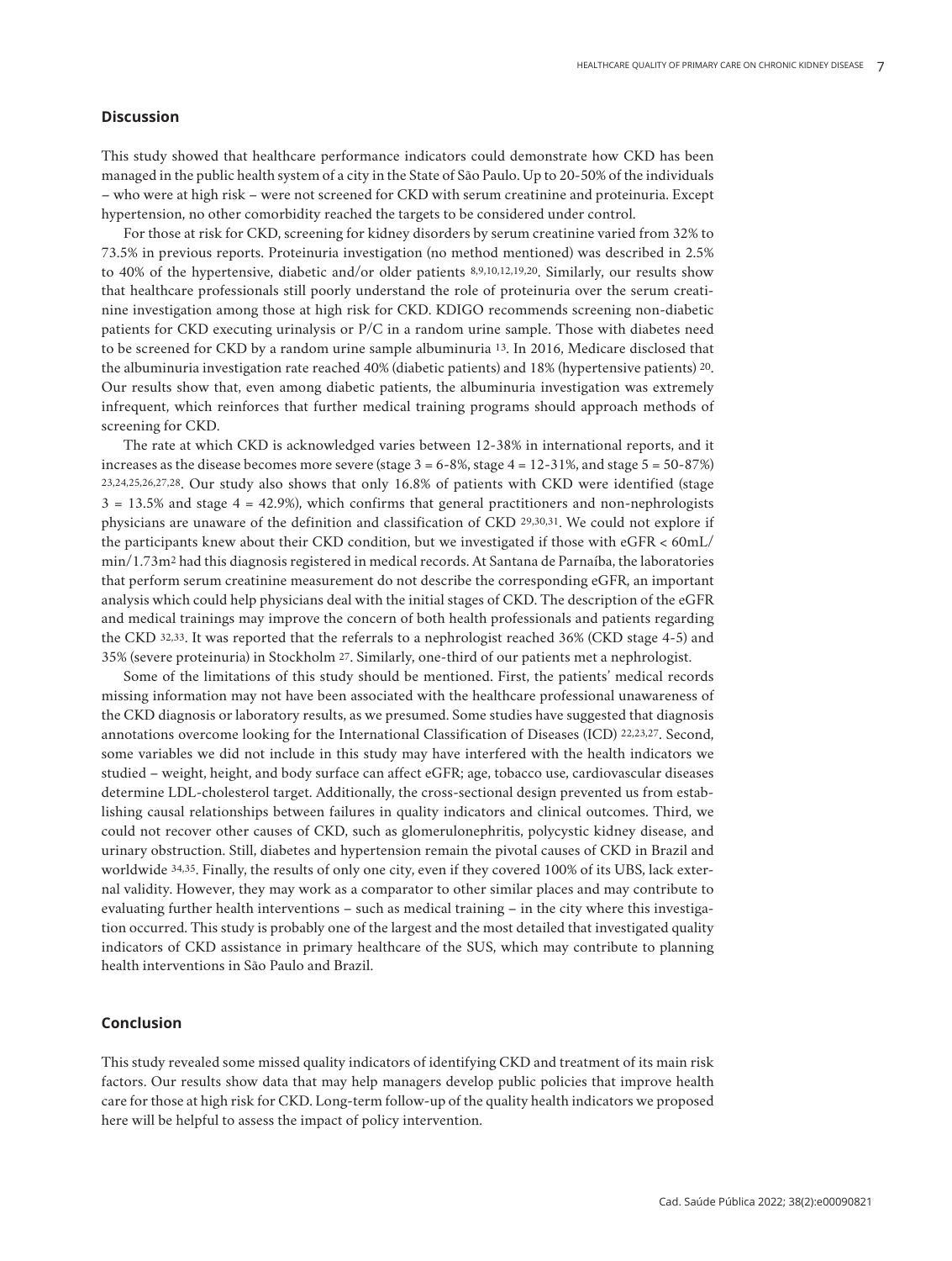# **Contributors**

All authors contributed to the study design, data collection and writing of the manuscript.

# **Additional informations**

ORCID: Farid Samaan (0000-0003-4393-7330); Danilo Euclides Fernandes (0000-0002-6324- 1763); Gianna Mastroianni Kirsztajn (0000-0003- 1317-4109); Ricardo de Castro Cintra Sesso (0000- 0002-1062-0073); Ana Maria Malik (0000-0002- 0813-8886).

# **Acknowledgments**

The authors would like to thank the institutional support of the Santana de Parnaíba City Hall, the Municipal Health Secretary José Carlos Misorelli, and the primary care coordinators Roseli Borós, Marcos Fernando Rosalen Lima, and Thais Cardoso Benedetti. We also thank all the directors and physi cians of the basic health units we studied.

#### **References**

- 1. Glassock RJ, Warnock DG, Delanaye P. The global burden of chronic kidney disease: esti mates, variability and pitfalls. Nat Rev Nephrol 2017; 13:104-14.
- 2. Wetmore JB, Collins AJ. Global challenges posed by the growth of end-stage renal dis ease. Ren Replace Ther 2016; 2:15.
- 3. Hill NR, Fatoba ST, Oke JL, Hirst JA, O'Callaghan CA, Lasserson DS, et al. Global prevalence of chronic kidney disease – a sys tematic review and meta-analysis. PLoS One 2016; 11:e0158765.
- 4. Luyckx VA, Tonelli M, Stanifer JW. The global burden of kidney disease and the sustainable development goals. Bull World Health Organ 2018; 96:414-22D.
- 5. Bochud M. On the rationale of population screening for chronic kidney disease: a pub lic health perspective. Public Health Rev 2015; 36:11.
- 6. Ene-Iordache B, Perico N, Bikbov B, Carmina ti S, Remuzzi A, Perna A, et al. Chronic kidney disease and cardiovascular risk in six regions of the world (ISN-KDDC): a cross-sectional study. Lancet Glob Health 2016; 4:e307-19.
- 7. Departamento de Atenção Especializada e Temática, Secretaria de Atenção à Saúde, Mi nistério da Saúde. Diretrizes clínicas para o cuidado ao paciente com doença renal crônica – DRC no Sistema Único de Saúde. Brasília: Ministério da Saúde; 2014.
- 8. Tu K, Bevan L, Hunter K, Rogers J, Young J, Nesrallah G. Quality indicators for the detec tion and management of chronic kidney dis ease in primary care in Canada derived from a modified Delphi panel approach. CMAJ Open 2017; 5:E74-81.
- 9. Arora P. An observational study of the qual ity of care for chronic kidney disease: a Buf falo and Albany, New York metropolitan area study. BMC Nephrol 2015; 16:199.
- 10. Smits KP, Sidorenkov G, Bilo HJ, Bouma M, Navis GJ, Denig P. Process quality indicators for chronic kidney disease risk management: a systematic literature review. Int J Clin Pract 2016; 70:861-9.
- 11. Departamento de Articulação Interfederativa, Secretaria de Gestão Estratégica e Participati va, Ministério da Saúde. Caderno de diretri zes, objetivos, metas e indicadores: 2013-2015. Brasília: Ministério da Saúde; 2013. (Série Ar ticulação Interfederativa, 1).
- 12. Fukuma S. Development of quality indicators for care of chronic kidney disease in the pri mary care setting using electronic health data: a RAND-modified Delphi method. Clin Exp Nephrol 2016; 21:247-56.
- 13. Kidney Disease: Improving Global Outcomes (KDIGO) CKD Work Group. KDIGO clinical practice guideline for the evaluation and man agement of chronic kidney disease. Kidney Int 2013; 100(4 Suppl):S1-276.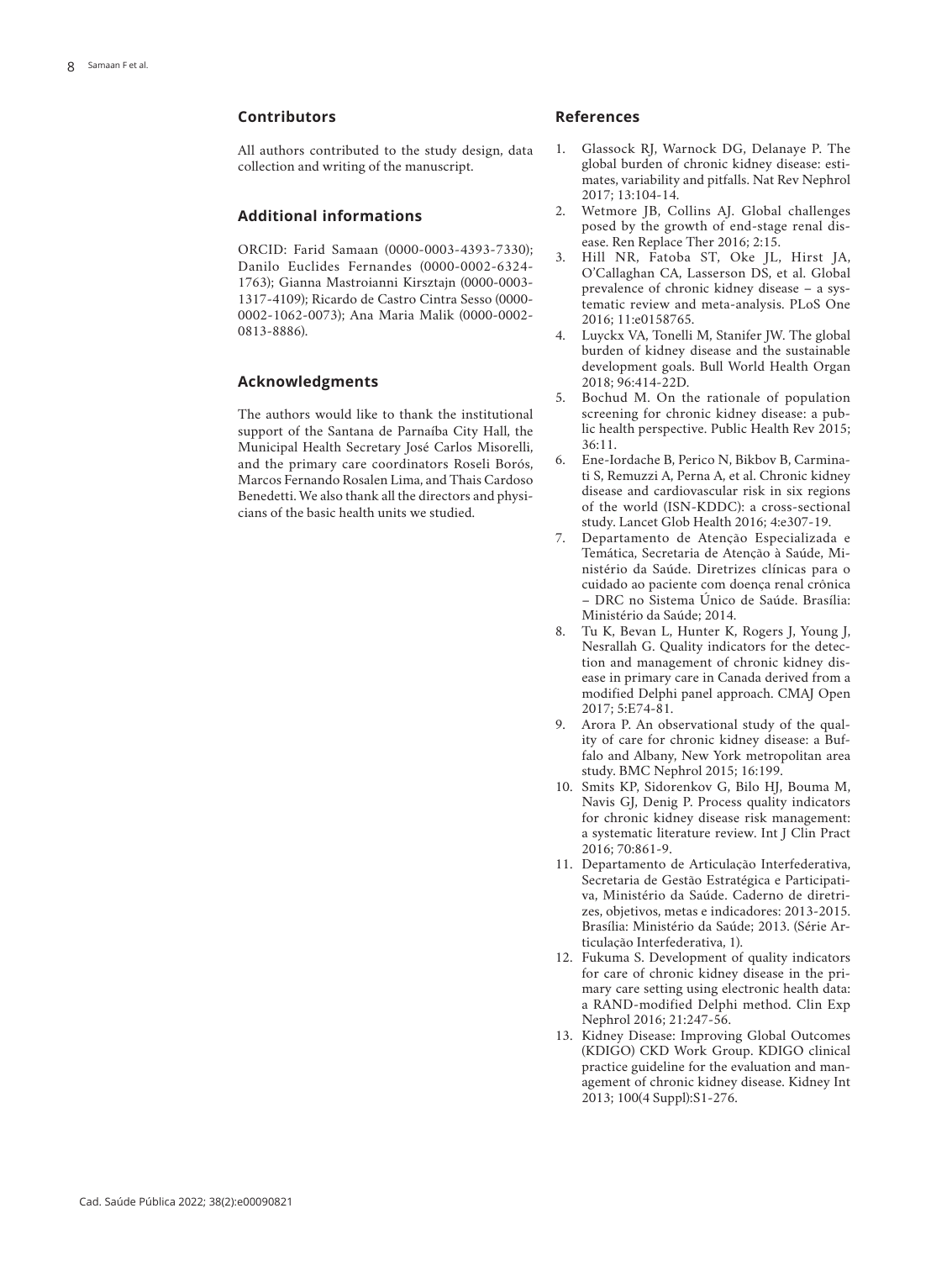- 14. Fundação Sistema Estadual de Análise de Da dos. Plataforma interativa de consulta de da dos. https://painel.seade.gov.br/ (accessed on 08/Mar/2021).
- 15. Departamento de Informática do SUS. Infor mações de saúde. http://www2.datasus.gov. br/DATASUS/index.php?area=0 (accessed on 07/Dec/2020).
- 16. National Cholesterol Education Program (NCEP) Expert Panel on Detection, Evalu ation, and Treatment of High Blood Choles terol in Adults (Adult Treatment Panel III). Third Report of the National Cholesterol Education Program (NCEP) Expert Panel on Detection, Evaluation, and Treatment of High Blood Cholesterol in Adults (Adult Treatment Panel III) final report. Circulation 2002; 106:3143-421.
- 17. National Kidney Foundation. K/DOQI clinical practice guidelines for bone metabolism and disease in chronic kidney disease. Am J Kidney Dis 2003; 42(4 Suppl 3):S1-201.
- 18. Levey AS, Stevens LA, Schmid CH, Zhang YL, Castro 3rd AF, Feldman HI, et al. A new equa tion to estimate glomerular filtration rate. Ann Intern Med 2009; 150:604-12.
- 19. Nash DM. Quality of care for patients with chronic kidney disease in the primary care setting: a retrospective cohort study from On tario, Canada. Can J Kidney Health Dis 2017; 4:2054358117703059.
- 20. United States Renal Data System. Chapter 2: identification and care of patients with chron ic kidney disease. https://www.usrds.org/ media/1510/v1\_ch\_02\_care-and-id-of-ckdpatients.pdf (accessed on 08/Mar/2021).
- 21. Nobre F, Ribeiro AB, Mion Jr. D. Controle da pressão arterial em pacientes sob tratamento anti-hipertensivo no Brasil: Controlar Brasil. Arq Bras Cardiol 2010; 94:663-70.
- 22. NCD Risk Factor Collaboration. Long-term and recent trends in hypertension awareness, treatment, and control in 12 high-income countries: an analysis of 123 nationally repre sentative surveys. Lancet 2019; 394:639-51.
- 23. Plantinga LC, Tuot DS, Powe NR. Awareness of chronic kidney disease among patients and providers. Adv Chronic Kidney Dis 2010; 17:225-36.
- 24. Kern EFO, Maney M, Miller DR, Tseng C-L, Tiwari A, Rajan M, et al. Failure of icd-9 cm codes to identify patients with comorbid chronic kidney disease in diabetes. Health Serv Res 2006; 41:564-80.
- 25. Ouseph R, Hendricks P, Hollon JA, Bhimani BD, Lederer ED. Under-recognition of chron ic kidney disease in elderly outpatients. Clin Nephrol 2007; 68:373-8.
- 26. Boulware LE, Troll MU, Jaar BG, Myers DI, Powe NR. Identification and referral of pa tients with progressive CKD: a national study. Am J Kidney Dis 2006; 48:192-204.
- 27. Gasparini A, Evans M, Coresh J, Grams ME, Norin O, Qureshi AR, et al. Prevalence and recognition of chronic kidney disease in Stockholm healthcare. Nephrol Dial Trans plant 2016; 31:2086-94.
- 28. Rothberg MB, Kehoe ED, Courtemanche AL, Grams ME, Norin O, Qureshi AR, et al. Rec ognition and management of chronic kidney disease in an elderly ambulatory population. J Gen Intern Med 2008; 23:1125-30.
- 29. Tamizuddin S, Ahmed W. Knowledge, attitude and practices regarding chronic kidney disease and estimated GFR in a tertiary care hospital in Pakistan. J Pak Med Assoc 2010; 60:342-6.
- 30. Agaba E, Agaba P, Dankyau M, Akanbi M, Daniyam C, Okeke E, et al. Specialist physician knowledge of chronic kidney disease: a com parison of internists and family physicians in West Africa. Afr J Prim Health Care Fam Med 2012; 4:319.
- 31. Agrawal V, Agarwal M, Ghosh AK, Barnes MA, McCullough PA. Identification and manage ment of chronic kidney disease complications by internal medicine residents: a national sur vey. Am J Ther 2011; 18:e40-7.
- 32. Noble E, Johnson DW, Gray N, Hollett P, Hawley CM, Campbell SB, et al. The impact of automated eGFR reporting and education on nephrology service referrals. Nephrol Dial Transplant 2008; 23:3845-50.
- 33. Kagoma YK, Weir MA, Iansavichus AV, Hem melgarn BR, Akbari A, Patel UD, et al. Impact of Estimated GFR reporting on patients, cli nicians, and health-care systems: a systematic review. Am J Kidney Dis 2011; 57:592-601.
- 34. Thomé FS, Sesso RC, Lopes AA, Lugon JR, Martins CT. Brazilian chronic dialysis survey 2017. Braz J Nephrol 2019; 41:208-14.
- 35. United States Renal Data System. Chapter 1: incidence, prevalence, patient characteristics, and treatment modalities. https://www.usrds. org/media/1552/vol2\_01\_incidenceandprev alence\_15.pdf (accessed on 10/Jan/2021).